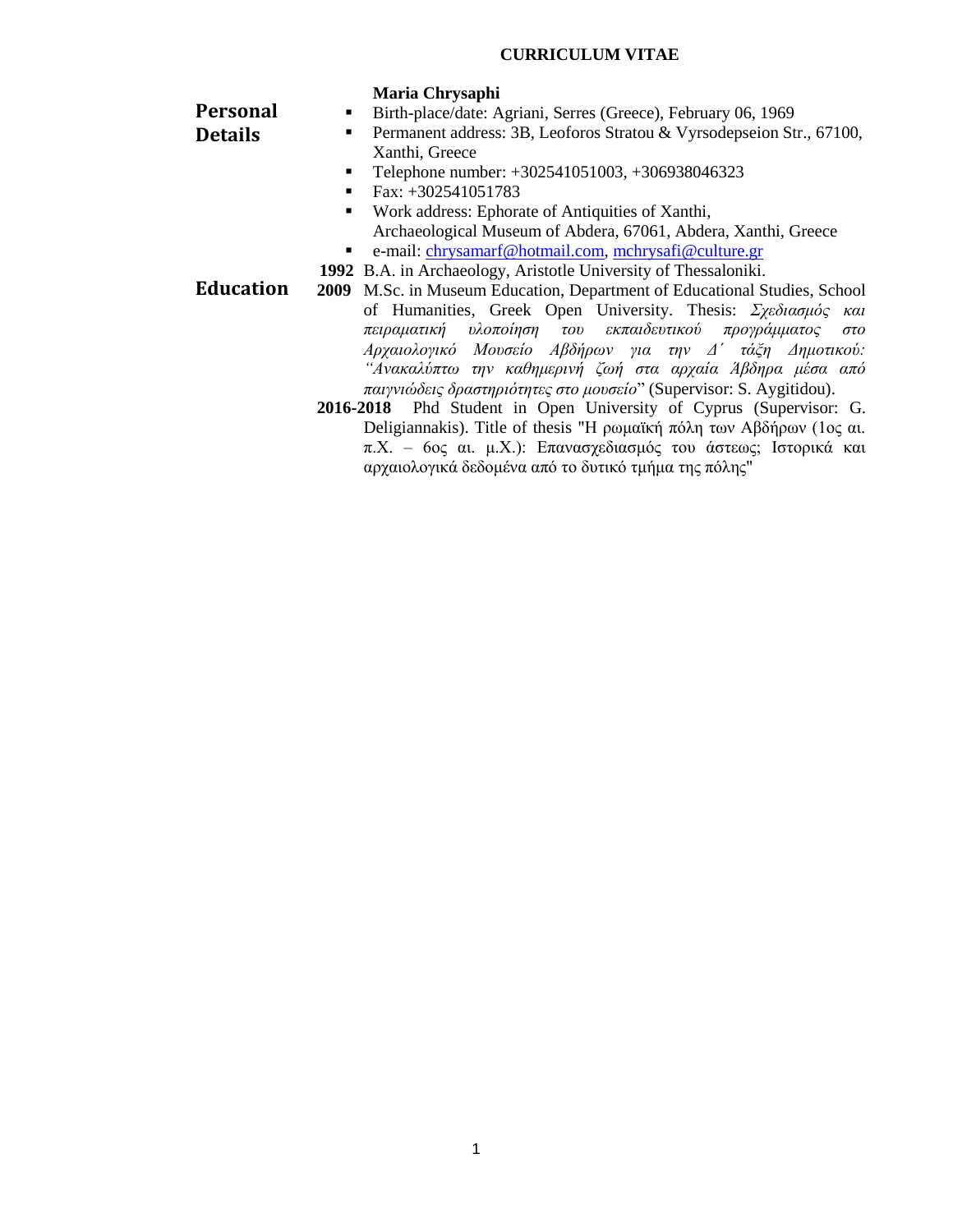| <b>Field</b><br><b>Experience</b> |                     | 1990-1992 Student. Excavation at Roman Tombs of Matala Crete and at the                                                                    |
|-----------------------------------|---------------------|--------------------------------------------------------------------------------------------------------------------------------------------|
|                                   |                     | Bronze Age settlement site of Thessaloniki Toumba (trench<br>supervision, excavation and recording).                                       |
|                                   | 1992-2009           | Excavation supervisor at: Ancient City, Necropolis and Chora of                                                                            |
|                                   |                     | Abdera, Ancient Streme, ancient tombs in Ambelakia, Patagi and                                                                             |
|                                   |                     | Therapeio Evros, Mytikas, Kossythos and Diomedia Xanthi.                                                                                   |
|                                   |                     | 2009-today Collaborator of the excavations at: Diomedia, Ancient City,                                                                     |
|                                   |                     | Necropolis and Chora of Abdera.                                                                                                            |
|                                   |                     | 1992-today Surveys on the rural plain areas of Xanthi in order to reveal and<br>identify new archaeological sites.                         |
|                                   |                     | 2008-today Maintenance and showcasing of archaeological sites.                                                                             |
|                                   |                     | 2015-2017 Collaborator of the APAX (Archaeological Programme of Abdera                                                                     |
|                                   |                     | and Xanthi)                                                                                                                                |
|                                   | ٠                   | Archaeology of Northern Greece, especially of the Aegean Thrace                                                                            |
|                                   | ٠                   | Prehistory of the Aegean Thrace                                                                                                            |
| <b>Research</b>                   | ٠<br>$\blacksquare$ | <b>Classical and Roman Pottery</b>                                                                                                         |
| <b>Interests</b>                  | <b>Papers</b>       | Museum education                                                                                                                           |
|                                   | 2009:               | M. Chrysaphi, K. Chatziprokopiou, "Exhibits related to the use of                                                                          |
|                                   |                     | wood in antiquity", in The Tree of the Life in Four seasons, Environment                                                                   |
|                                   |                     | and Culture 2008/9, Ministry of Culture and Tourism, Athens, 224-5.                                                                        |
| <b>Publica-</b>                   | 2010a:              | K. Chatziprokopiou, M. Chryssafi, "The Cuirassed Statue of the                                                                             |
| tions                             |                     | Archaeological Museum of Abdera", in $XIth International Congress of$                                                                      |
|                                   |                     | Thracology, Istanbul, 8-12 November 2010 (in press).<br>2010b: K. Kallintzi, K. Chatziprokopiou, M. Chrysaphi, in Glass Cosmos (P.         |
|                                   |                     | Adam-Veleni ed.), Catalogue of the Periodic Exhibition, Archaeological                                                                     |
|                                   |                     | Museum of Thessaloniki, p. 401, 404-411, numbers of entries 489, 494-                                                                      |
|                                   | 506.                |                                                                                                                                            |
|                                   |                     | <b>2010c:</b> C. Kallintzi, M. Chrysaphi, «Κεραμική της Υστερης Αρχαιότητας από                                                            |
|                                   |                     | τα Άβδηρα», in: D. Papanikola-Bakirtzi, N. Kousoulakou (eds),                                                                              |
|                                   |                     | Κεραμική της Ύστερης Αρχαιότητας από τον Ελλαδικό Χώρο (3ος –7ος<br>αι. μ.Χ.), Επιστημονική Συνάντηση, Θεσσαλονίκη, 12 - 16 Νοεμβρίου      |
|                                   |                     | 2006, Δημοσιεύματα Αρχαιολογικού Ινστιτούτου Μακεδονικών και                                                                               |
|                                   |                     | Θρακικών Σπουδών αρ. 8, Thessaloniki 2010, 386-401.                                                                                        |
|                                   |                     | 2010d: C. Kallintzi, M. Chrysaphi, «Κτηριακό συγκρότημα της Ύστερης                                                                        |
|                                   |                     | Αρχαιότητας στη θέση Μόλος Αβδήρων. Πρώτη παρουσίαση», AEMTh                                                                               |
|                                   |                     | 21, 2007 (Thessaloniki 2010) 455–464.                                                                                                      |
|                                   | 2010e:              | M. Chrysaphi, «Το νερό στα αρχαία Άβδηρα: Κρήνες ή Πηγάδια»,                                                                               |
|                                   |                     | Educational programme at the Archaeological Site of Abdera.<br>Environment and Culture 2010-2011, «Myriads Water Voices», 31 <sup>st</sup> |
|                                   |                     | EPCA.                                                                                                                                      |
|                                   | 2011:               | C. Kallintzi, St. Tsolakis, K. Chatziprokopiou, M. Chrysaphi, «Γιατί να                                                                    |
|                                   |                     | πάμε στον αρχαιολογικό χώρο των Αβδήρων; Τέσσερις απαντήσεις στο                                                                           |
|                                   |                     | ερώτημα του υποψήφιου επισκέπτη», AEMTh 22, 2008 (Thessaloniki                                                                             |
|                                   |                     | 2011) 573-580.                                                                                                                             |
|                                   | 2013:               | C. Kallintzi, D. Skoulariki, K. Chatziprokopiou, M. Chrysaphi «Néeç<br>θέσεις στον αρχαιολογικό χάρτη της Περιφερειακής Ενότητας Ξάνθης»,  |
|                                   |                     | <i>AEMTh</i> 26, 2013, (in press).                                                                                                         |
|                                   | 2014a:              | M. Chrysaphi, D. Skoulariki, «Εκπαιδευτικές δράσεις της ΛΑ'                                                                                |
|                                   |                     | EIIKA», $AEMTh$ 27, 2014, (in press).                                                                                                      |
|                                   | 2014b:              | C. Kallintzi, M. Chrysaphi, Ανάδειξη τμημάτων του οικιστικού                                                                               |
|                                   |                     | πλέγματος του νοτίου περιβόλου των Αβδήρων, Xanthi 2014                                                                                    |
|                                   | 2015:               | C. Kallintzi, M. Chrysaphi, E. Kosmidou, A. Balla, N. Nerantzis, S.<br>Athanasiou, «Αποκατάσταση και αναγνωσιμότητα οικοδομικών            |
|                                   |                     |                                                                                                                                            |